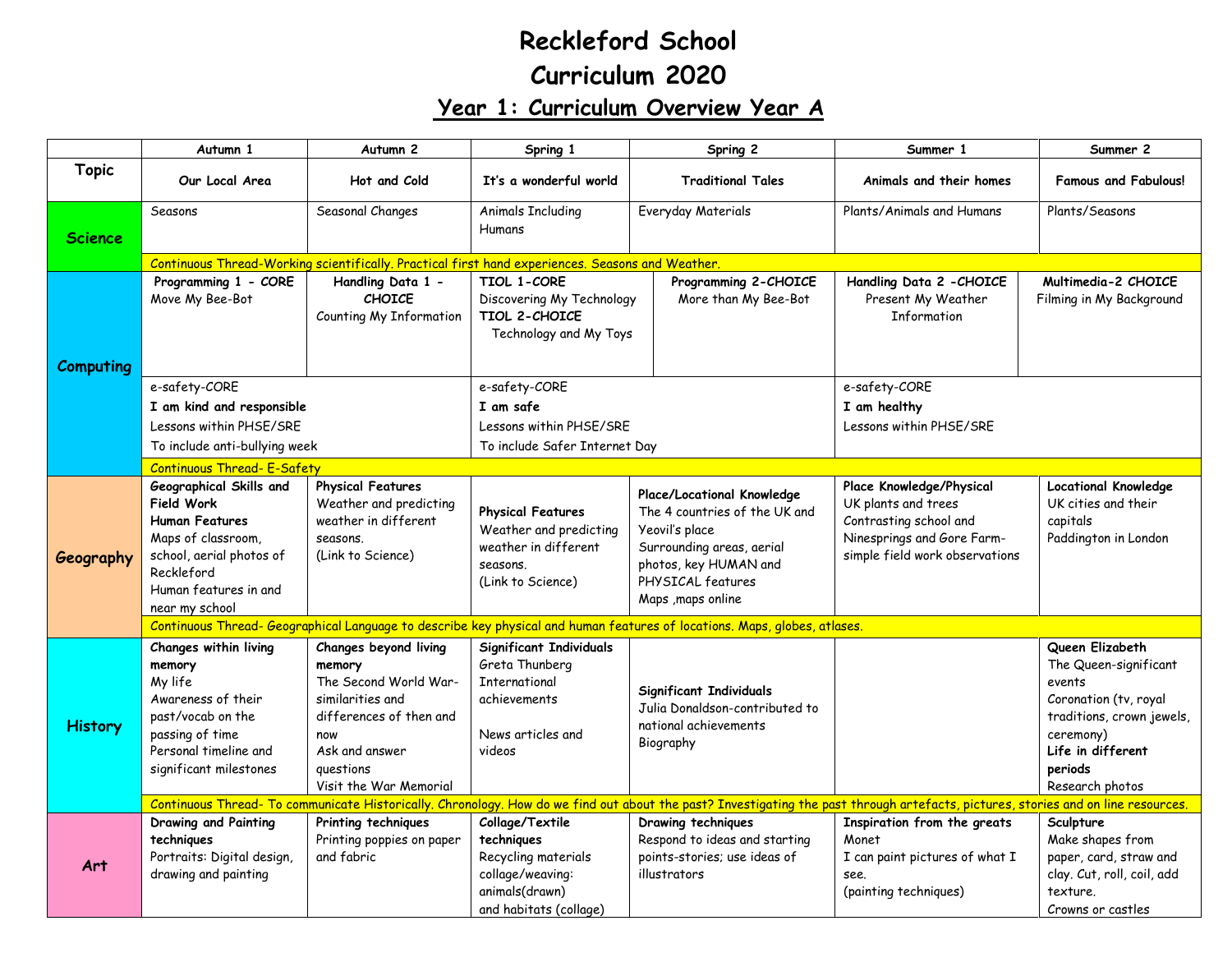|              |                                                                                                                                                                                                                                                                                                                                                                                                                |                                                                     |                                                                                                      |                                                                                      |                                                                                                                                                                                                                      |                                                                                      | Drawing characters from Julia<br>Donaldson stories<br>(Axel Scheffler                                                                                                                         |                                                                                                                |                                                                                                          |                                                                                      |                                                                                        |                        |
|--------------|----------------------------------------------------------------------------------------------------------------------------------------------------------------------------------------------------------------------------------------------------------------------------------------------------------------------------------------------------------------------------------------------------------------|---------------------------------------------------------------------|------------------------------------------------------------------------------------------------------|--------------------------------------------------------------------------------------|----------------------------------------------------------------------------------------------------------------------------------------------------------------------------------------------------------------------|--------------------------------------------------------------------------------------|-----------------------------------------------------------------------------------------------------------------------------------------------------------------------------------------------|----------------------------------------------------------------------------------------------------------------|----------------------------------------------------------------------------------------------------------|--------------------------------------------------------------------------------------|----------------------------------------------------------------------------------------|------------------------|
|              |                                                                                                                                                                                                                                                                                                                                                                                                                | Continuous Thread- Developing ideas.                                |                                                                                                      |                                                                                      |                                                                                                                                                                                                                      |                                                                                      |                                                                                                                                                                                               |                                                                                                                |                                                                                                          |                                                                                      |                                                                                        |                        |
| <b>DT</b>    | <b>Technical Knowledge</b><br><b>Technical Knowledge</b><br>Materials and Textiles<br>Christmas<br><b>Yeovil Glovers</b><br>Decorations<br>Design/make<br><b>Cooking and Nutrition</b><br>gloves/hat/scarf<br>Making a healthy snack<br>Continuous Thread-Children work in a range of relevant contexts including home, school gardens and playground, the local community, industry and the wider environment |                                                                     |                                                                                                      | <b>Technical Knowledge</b><br>Construction and<br>Materials<br>Construct a 3D animal |                                                                                                                                                                                                                      | <b>Technical Knowledge</b><br>Materials and Construction<br>Three Little Pigs Houses |                                                                                                                                                                                               | <b>Technical Knowledge</b><br>Moving objects<br>Visit the local park-design and<br>build a swing or roundabout |                                                                                                          | Explore objects and<br>designs(history)<br>and express opinions<br>Crowns or castles |                                                                                        |                        |
| <b>Music</b> | Hey you!                                                                                                                                                                                                                                                                                                                                                                                                       |                                                                     | Rhythm in the way we<br>walk and banana rap                                                          |                                                                                      | In the groove<br>Continuous Thread- Singing, listening and evaluating through shared activities such as assembly.                                                                                                    |                                                                                      | Round and round                                                                                                                                                                               |                                                                                                                | Your imagination                                                                                         |                                                                                      | Reflect, rewind and<br>replay                                                          |                        |
| <b>RE</b>    | Unit 2: What do Christians believe about Jesus?<br>(Incarnation) Link with Christmas                                                                                                                                                                                                                                                                                                                           |                                                                     |                                                                                                      | Unit 1: What do Christians believe about God?                                        |                                                                                                                                                                                                                      | Unit 5: What do Jewish people believe about God and the<br>Covenant?                 |                                                                                                                                                                                               |                                                                                                                |                                                                                                          |                                                                                      |                                                                                        |                        |
| PE Y1        | <b>LEARN</b><br>TO MOVE                                                                                                                                                                                                                                                                                                                                                                                        | <b>FUNS &amp;</b><br>basic skills<br>(skipping,<br>ropes,<br>hoops) | Dance<br>Copy and<br>remember<br>moves and<br>positions,<br>move with<br>control and<br>coordination | <b>Ball skills</b><br>- throwing<br>& catching<br>& aiming                           | Gym<br>Show<br>contrasts -<br>small/tall,<br>straight/<br>curved.<br>wide /<br>narrow<br>Balance &<br>rolling &<br>flexibility                                                                                       | Games -<br>attack and<br>defence -<br>netball                                        | Gym Apparatus<br>- control &<br>strength, jumps<br>(varied) &<br>landing<br>(controlled)                                                                                                      | Ball skills -<br>football<br>movement and<br>control passing<br>aiming                                         | <b>Games</b><br>Control &<br>passing<br>Hockey                                                           | <b>FUNS</b><br>core skills                                                           | <b>Athletics</b>                                                                       | Striking &<br>fielding |
| <b>PSHE</b>  | Being Me<br><b>RIGHTS</b><br>$\bullet$<br><b>CLASS CHARTERS</b><br>$\bullet$<br>What do i look like?<br>$\bullet$<br><b>EMOTIONS BOARD</b><br>$\bullet$<br>What makes me<br>$\bullet$<br>happy?<br>What do my<br>emotions feel like?<br>Hungry, cold, hot,<br>happy, angry<br>What am I good at?<br>How am I different<br>$\bullet$<br>to other people?                                                        |                                                                     | Belonging<br>• my family<br>$\bullet$ who is in my<br>family?<br>• what they do for<br>me?           |                                                                                      | <b>Being Safe</b><br>• e-safety<br>• road safety<br>• nspcc pants safety<br>• people who help<br><b>US</b><br>• When people are<br>unkind<br>• Bullying<br>How to get help for<br>these things - who<br>can help us? |                                                                                      | Relationships<br><b>FAMILY &amp; RELATIVES</b><br><b>FRIENDS</b><br>what makes a<br>good parent?<br>(activity)<br>what do I like<br>about my grown-<br>ups?<br>what do they like<br>about me? |                                                                                                                | Health and Well Being<br><b>SRE</b><br>Keeping clean<br>Growing and changing<br><b>Families and care</b> |                                                                                      | My Future.<br>Transition and<br>change<br>Reflect on<br>achievements and<br>celebrate! |                        |